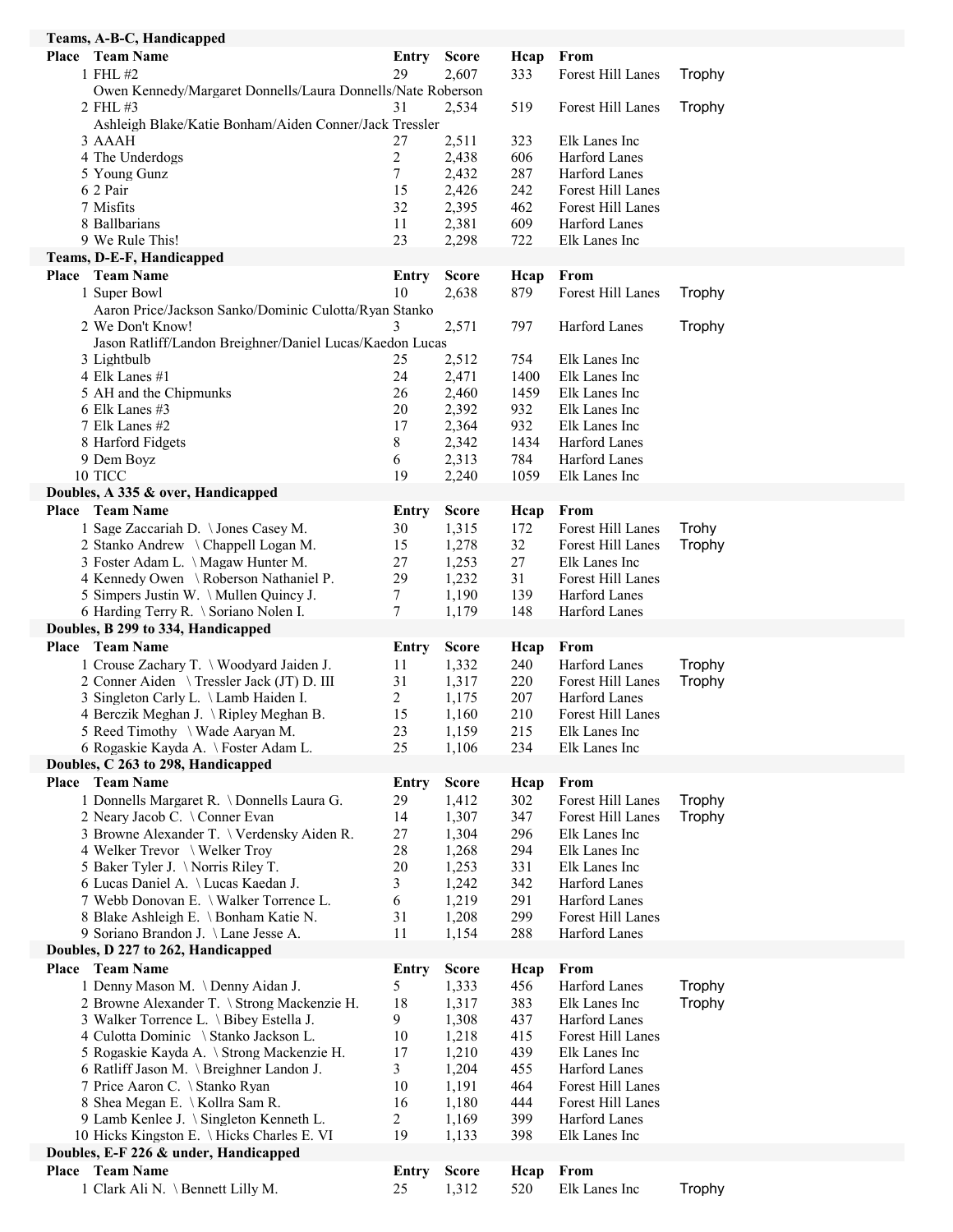| 2 Offidani Eddie \Colin Jacob                            | 22              | 1,258        | 647            | Elk Lanes Inc     | Trophy |
|----------------------------------------------------------|-----------------|--------------|----------------|-------------------|--------|
| 3 Jones Morgan \Holladay Shaedon                         | 24              | 1,241        | 707            | Elk Lanes Inc     |        |
| 4 Rini Michael O. \ Brown Mark H. Jr                     | 23              | 1,213        | 507            | Elk Lanes Inc     |        |
| 5 Kilduff Jaxon T. \Kilduff Lillyann S.                  | 8               | 1,157        | 701            | Harford Lanes     |        |
| 6 Sherman Jackson A. \ Simpers Peyton D.                 | 8               | 1,156        | 733            | Harford Lanes     |        |
| 7 Watkins Chase C. \Dunn Jayden A.                       | 13              | 1,148        | 493            | Harford Lanes     |        |
| 8 Daugherty Iris F. \Daugherty Sadie M.                  | 17              | 1,139        | 493            | Elk Lanes Inc     |        |
| 9 Burkentine Ryan S. \Gain Madison A.                    | 21              | 1,116        | 636            | Elk Lanes Inc     |        |
| Singles, A 168 & over, Handicapped                       |                 |              |                |                   |        |
| <b>Place</b> Team Name                                   | Entry           | <b>Score</b> | Heap           | From              |        |
| 1 Kennedy Owen                                           | 29              | 745          | 10             | Forest Hill Lanes | Trophy |
| 2 Magaw Hunter M.                                        | 27              | 681          | 27             | Elk Lanes Inc     | Trophy |
| 3 Soriano Nolen I.                                       | $7\overline{ }$ | 680          | 62             | Harford Lanes     | Trophy |
| 4 Jones Casey M.                                         | 30              | 652          | 35             | Forest Hill Lanes |        |
| 5 Woodyard Jaiden J.                                     | 11              | 642          | 70             | Harford Lanes     |        |
| 6 Chappell Logan M.                                      | 15              | 609          | $\overline{0}$ | Forest Hill Lanes |        |
| 7 Simpers Justin W.                                      | $\tau$          | 601          | 45             | Harford Lanes     |        |
| 8 Ripley Meghan B.                                       | 15              | 595          | 81             | Forest Hill Lanes |        |
| 9 Roberson Nathaniel P.                                  | 29              | 582          | 21             | Forest Hill Lanes |        |
| 10 Lamb Haiden I.                                        | 2               | 581          | 64             | Harford Lanes     |        |
| 11 Stanko Andrew                                         | 15              | 571          | 32             | Forest Hill Lanes |        |
| 12 Harding Terry R.                                      | $\tau$          | 555          | 86             | Harford Lanes     |        |
| 13 Wade Aaryan M.                                        | 23              | 541          | 72             | Elk Lanes Inc     |        |
| 14 Foster Adam L.                                        | 27              | 497          | $\mathbf{0}$   | Elk Lanes Inc     |        |
| Singles, B 150 to 167, Handicapped                       |                 |              |                |                   |        |
| Place Team Name                                          | <b>Entry</b>    | <b>Score</b> | Heap           | From              |        |
| 1 Welker Troy                                            | 28              | 712          | 89             | Elk Lanes Inc     | Trophy |
| 2 Walker Torrence L.                                     | 6               | 709          | 116            | Harford Lanes     | Trophy |
| 3 Stanko Ryan                                            | 10              | 682          | 124            | Forest Hill Lanes |        |
| 4 Tressler Jack (JT) D. III                              | 31              | 678          | 129            | Forest Hill Lanes |        |
| 5 Berczik Meghan J.                                      | 15              | 657          | 129            | Forest Hill Lanes |        |
| 6 Neary Jacob C.                                         | 14              | 654          | 129            | Forest Hill Lanes |        |
| 7 Lawson Isaac                                           | 18              | 650          | 121            | Elk Lanes Inc     |        |
| 8 Verdensky Aiden R.                                     | 27              | 648          | 118            | Elk Lanes Inc     |        |
|                                                          |                 |              |                |                   |        |
| 9 Mullen Quincy J.                                       | $\tau$          | 639          | 94             | Harford Lanes     |        |
| 10 Conner Aiden                                          | 31              | 625          | 91             | Forest Hill Lanes |        |
| 11 Lane Jesse A.                                         | 11              | 618          | 132            | Harford Lanes     |        |
| 12 Donnells Laura G.                                     | 29              | 588          | 124            | Forest Hill Lanes |        |
| Singles, C 132 to 149, Handicapped                       |                 |              |                |                   |        |
| Place Team Name                                          | Entry           | <b>Score</b> | Heap           | From              |        |
| 1 Donnells Margaret R.                                   | 29              | 711          | 178            | Forest Hill Lanes | Trophy |
| 2 Reed Timothy                                           | 23              | 693          | 143            | Elk Lanes Inc     | Trophy |
| 3 Bonham Katie N.                                        | 31              | 677          | 137            | Forest Hill Lanes |        |
| 4 Locklear Aaron D. Jr                                   | $\mathbf{1}$    | 661          | 151            | Harford Lanes     |        |
| 5 Sage Zaccariah D.                                      | 30              | 643          | 137            | Forest Hill Lanes |        |
| 6 Blake Ashleigh E.                                      | 31              | 640          | 162            | Forest Hill Lanes |        |
| 7 Browne Alexander T.                                    | 18              | 638          | 178            | Elk Lanes Inc     |        |
| 8 Soriano Brandon J.                                     | 11              | 630          | 156            | Harford Lanes     |        |
| 9 Crouse Zachary T.                                      | 11              | 617          | 170            | Harford Lanes     |        |
| 10 Lucas Daniel A.                                       | 3               | 594          | 159            | Harford Lanes     |        |
| 11 Webb Donovan E.                                       | 6               | 571          | 175            | Harford Lanes     |        |
| 12 Singleton Carly L.                                    | $\overline{c}$  | 566          | 143            | Harford Lanes     |        |
| 13 Lucas Kaedan J.                                       | 3               | 528          | 183            | Harford Lanes     |        |
| Singles, D 114 to 131, Handicapped                       |                 |              |                |                   |        |
| Place Team Name                                          | <b>Entry</b>    | <b>Score</b> | Heap           | From              |        |
| 1 Welker Trevor                                          | 28              | 676          | 205            | Elk Lanes Inc     | Trophy |
| 2 Conner Evan                                            | 14              | 656          | 218            | Forest Hill Lanes | Trophy |
| 3 Stanko Jackson L.                                      | 10              | 633          | 194            | Forest Hill Lanes |        |
| 4 Ratliff Jason M.                                       | 3               | 624          | 229            | Harford Lanes     |        |
| 5 Culotta Dominic                                        | 10              | 617          | 221            | Forest Hill Lanes |        |
| 6 Breighner Landon J.                                    | 3               | 611          | 226            | Harford Lanes     |        |
| 7 Lamb Kenlee J.                                         | $\overline{c}$  | 585          | 189            | Harford Lanes     |        |
| 8 Singleton Kenneth L.                                   | $\overline{c}$  | 576          | 210            | Harford Lanes     |        |
| 8 Hicks Charles E. VI                                    | 19              | 576          | 199            | Elk Lanes Inc     |        |
| 10 Norris Riley T.                                       | 20              | 573          | 194            | Elk Lanes Inc     |        |
| 11 Shea Megan E.                                         | 16              | 558          | 191            | Forest Hill Lanes |        |
| 12 Strong Mackenzie H.                                   | 17              | 554          | 205            | Elk Lanes Inc     |        |
| 13 Brown Mark H. Jr<br>Singles, E 96 to 113, Handicapped | 23              | 505          | 216            | Elk Lanes Inc     |        |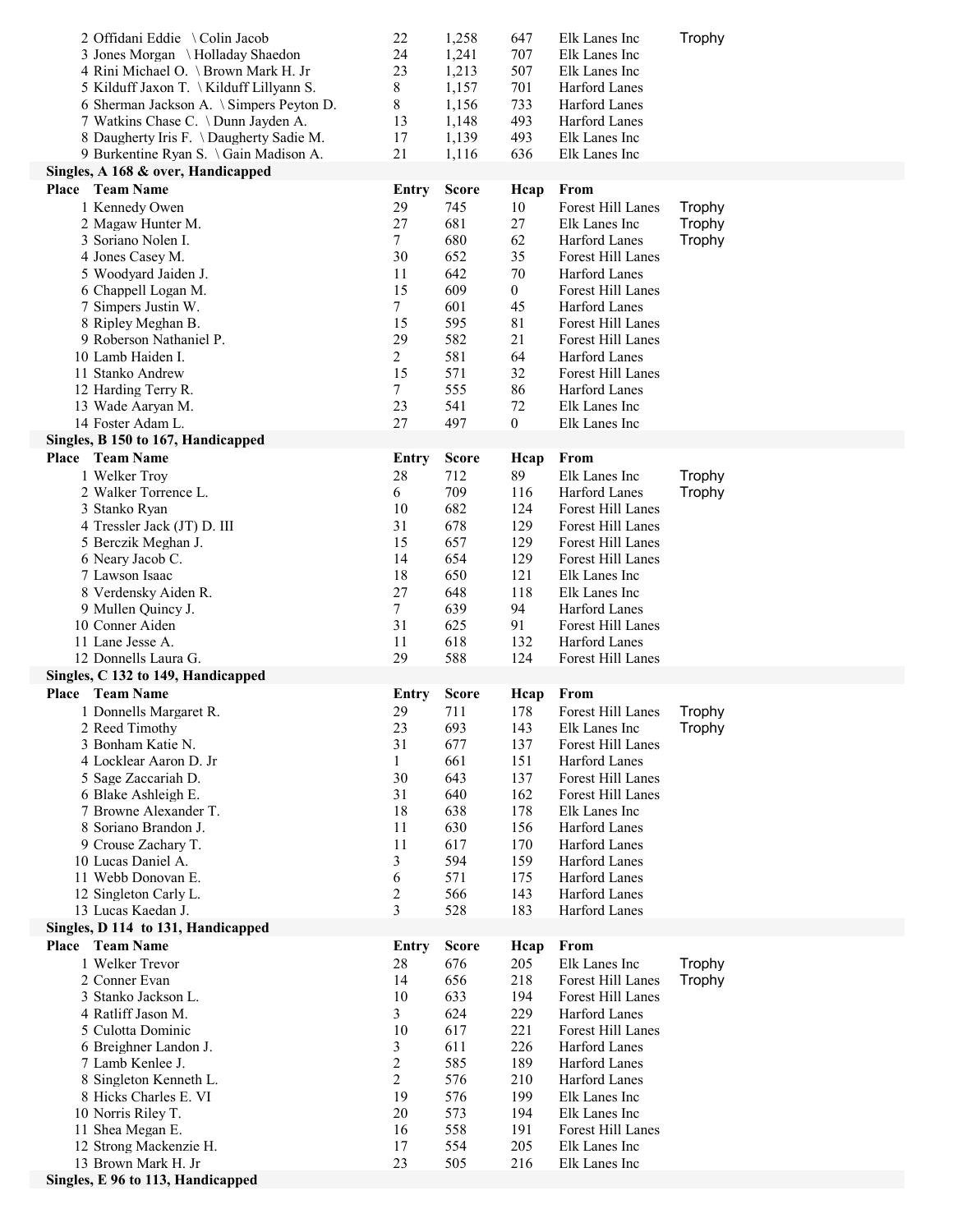| Place<br><b>Team Name</b>                                               | Entry          | <b>Score</b>   | Hcap             | From                               |                  |
|-------------------------------------------------------------------------|----------------|----------------|------------------|------------------------------------|------------------|
| 1 Dunn Jayden A.                                                        | 6              | 696            | 256              | Harford Lanes                      | Trophy           |
| 2 Bennett Lilly M.                                                      | 25             | 692            | 248              | Elk Lanes Inc                      | Trophy           |
| 3 Browne Trenton J.                                                     | 20             | 631            | 275              | Elk Lanes Inc                      |                  |
| 4 Daugherty Sadie M.                                                    | 17             | 605            | 237              | Elk Lanes Inc                      |                  |
| 5 Daugherty Iris F.                                                     | 17             | 601            | 256              | Elk Lanes Inc                      |                  |
| 5 Kollra Sam R.                                                         | 16<br>25       | 601            | 253              | Forest Hill Lanes                  |                  |
| 7 Clark Ali N.<br>7 Watkins Chase C.                                    |                | 585<br>585     | 272<br>237       | Elk Lanes Inc<br>Harford Lanes     |                  |
| 9 Rogaskie Kayda A.                                                     | 6<br>17        | 580            | 234              | Elk Lanes Inc                      |                  |
| Singles, F 95 & under, Handicapped                                      |                |                |                  |                                    |                  |
| <b>Place</b> Team Name                                                  | <b>Entry</b>   | <b>Score</b>   | Heap             | From                               |                  |
| 1 Bibey Estella J.                                                      | 9              | 686            | 321              | <b>Harford Lanes</b>               | Trophy           |
| 2 Bennethum Alyssa A.                                                   | 22             | 630            | 372              | Elk Lanes Inc                      | Trophy           |
| 3 Gain Madison A.                                                       | 21             | 622            | 326              | Elk Lanes Inc                      | Trophy           |
| 4 Jones Morgan                                                          | 24             | 620            | 348              | Elk Lanes Inc                      |                  |
| 5 Kilduff Jaxon T.                                                      | 8              | 585            | 402              | Harford Lanes                      |                  |
| 6 Phillabaum Zane D.                                                    | 12             | 575            | 440              | Harford Lanes                      |                  |
| 7 Morawski Ayden C.                                                     | 4              | 561            | 394              | Harford Lanes                      |                  |
| 8 Burkentine Ryan S.                                                    | 21             | 560            | 310              | Elk Lanes Inc                      |                  |
| 9 Holladay Shaedon                                                      | 24             | 559            | 359              | Elk Lanes Inc                      |                  |
| 9 Simpers Peyton D.                                                     | 8              | 559            | 337              | Harford Lanes                      |                  |
| 11 Sherman Jackson A.                                                   | 8              | 556            | 396              | Harford Lanes                      |                  |
| 12 Price Aaron C.                                                       | 10             | 532            | 340              | Forest Hill Lanes                  |                  |
| 13 Kilduff Lillyann S.<br>14 Rini Michael O.                            | 8<br>23        | 530<br>513     | 299<br>291       | Harford Lanes<br>Elk Lanes Inc     |                  |
| All Events Handicap, A 168 & over, Handicapped                          |                |                |                  |                                    |                  |
| <b>Place</b> Team Name                                                  | Entry          | <b>Score</b>   | Heap             | From                               |                  |
| 1 Kennedy Owen                                                          | 29             | 2,103          | 30               | Forest Hill Lanes                  | Trophy           |
| 2 Magaw Hunter M.                                                       | 27             | 1,990          | 81               | Elk Lanes Inc                      | Trophy           |
| 3 Soriano Nolen I.                                                      | 7              | 1,954          | 186              | Harford Lanes                      |                  |
| 4 Chappell Logan M.                                                     | 15             | 1,895          | $\overline{0}$   | Forest Hill Lanes                  |                  |
| 5 Jones Casey M.                                                        | 30             | 1,849          | 105              | Forest Hill Lanes                  |                  |
| 6 Stanko Andrew                                                         | 15             | 1,848          | 96               | Forest Hill Lanes                  |                  |
| 7 Ripley Meghan B.                                                      | 15             | 1,814          | 243              | Forest Hill Lanes                  |                  |
| 8 Simpers Justin W.                                                     | 7              | 1,784          | 135              | Harford Lanes                      |                  |
| 9 Lamb Haiden I.                                                        | $\overline{c}$ | 1,741          | 192              | Harford Lanes                      |                  |
| 10 Roberson Nathaniel P.                                                | 29             | 1,740          | 63               | Forest Hill Lanes                  |                  |
| 11 Harding Terry R.                                                     | 7              | 1,670          | 258              | Harford Lanes                      |                  |
| 12 Foster Adam L.                                                       | 25             | 1,655          | $\boldsymbol{0}$ | Elk Lanes Inc                      |                  |
| 13 Wade Aaryan M.                                                       | 23<br>11       | 1,567          | 216<br>140       | Elk Lanes Inc                      |                  |
| 14 Woodyard Jaiden J.<br>All Events Handicap, B 150 - 167, Handicapped  |                | 1,272          |                  | Harford Lanes                      |                  |
| <b>Place</b> Team Name                                                  | Entry          | <b>Score</b>   | Heap             | From                               |                  |
| 1 Conner Aiden                                                          | 31             | 1,983          | 273              | Forest Hill Lanes                  | Trophy           |
| 2 Verdensky Aiden R.                                                    | 27             | 1,953          | 354              | Elk Lanes Inc                      | Trophy           |
| 2 Walker Torrence L.                                                    | 6              | 1,953          | 348              | Harford Lanes                      | Trophy           |
| 4 Stanko Ryan                                                           | 10             | 1,920          | 372              | Forest Hill Lanes                  |                  |
| 5 Tressler Jack (JT) D. III                                             | 31             | 1,887          | 387              | Forest Hill Lanes                  |                  |
| 6 Mullen Quincy J.                                                      | 7              | 1,868          | 282              | Harford Lanes                      |                  |
| 7 Donnells Laura G.                                                     | 29             | 1,849          | 372              | Forest Hill Lanes                  |                  |
| 8 Lane Jesse A.                                                         | 11             | 1,845          | 396              | Harford Lanes                      |                  |
| 9 Berczik Meghan J.                                                     | 15             | 1,739          | 387              | Forest Hill Lanes                  |                  |
| 10 Welker Troy                                                          | 28             | 1,349          | 178              | Elk Lanes Inc                      |                  |
| 11 Neary Jacob C.                                                       | 14             | 1,309          | 258              | Forest Hill Lanes                  |                  |
| 12 Lawson Isaac                                                         | 18             | 1,215          | 242              | Elk Lanes Inc                      |                  |
| All Events Handicap, C 132 - 149, Handicapped<br><b>Place</b> Team Name |                |                |                  | From                               |                  |
|                                                                         | Entry          | <b>Score</b>   | Heap             |                                    |                  |
| 1 Donnells Margaret R.<br>2 Reed Timothy                                | 29<br>23       | 2,185<br>1,969 | 534<br>429       | Forest Hill Lanes<br>Elk Lanes Inc | Trophy<br>Trophy |
| 3 Sage Zaccariah D.                                                     | 30             | 1,961          | 411              | Forest Hill Lanes                  |                  |
| 4 Blake Ashleigh E.                                                     | 31             | 1,938          | 486              | Forest Hill Lanes                  |                  |
| 5 Browne Alexander T.                                                   | 18             | 1,934          | 534              | Elk Lanes Inc                      |                  |
| 6 Crouse Zachary T.                                                     | 11             | 1,895          | 510              | Harford Lanes                      |                  |
| 7 Lucas Daniel A.                                                       | 3              | 1,874          | 477              | Harford Lanes                      |                  |
| 8 Bonham Katie N.                                                       | 31             | 1,871          | 411              | Forest Hill Lanes                  |                  |
| 9 Singleton Carly L.                                                    | $\overline{c}$ | 1,783          | 429              | Harford Lanes                      |                  |
| 10 Soriano Brandon J.                                                   | 11             | 1,771          | 468              | Harford Lanes                      |                  |
| 11 Webb Donovan E.                                                      | 6              | 1,753          | 525              | Harford Lanes                      |                  |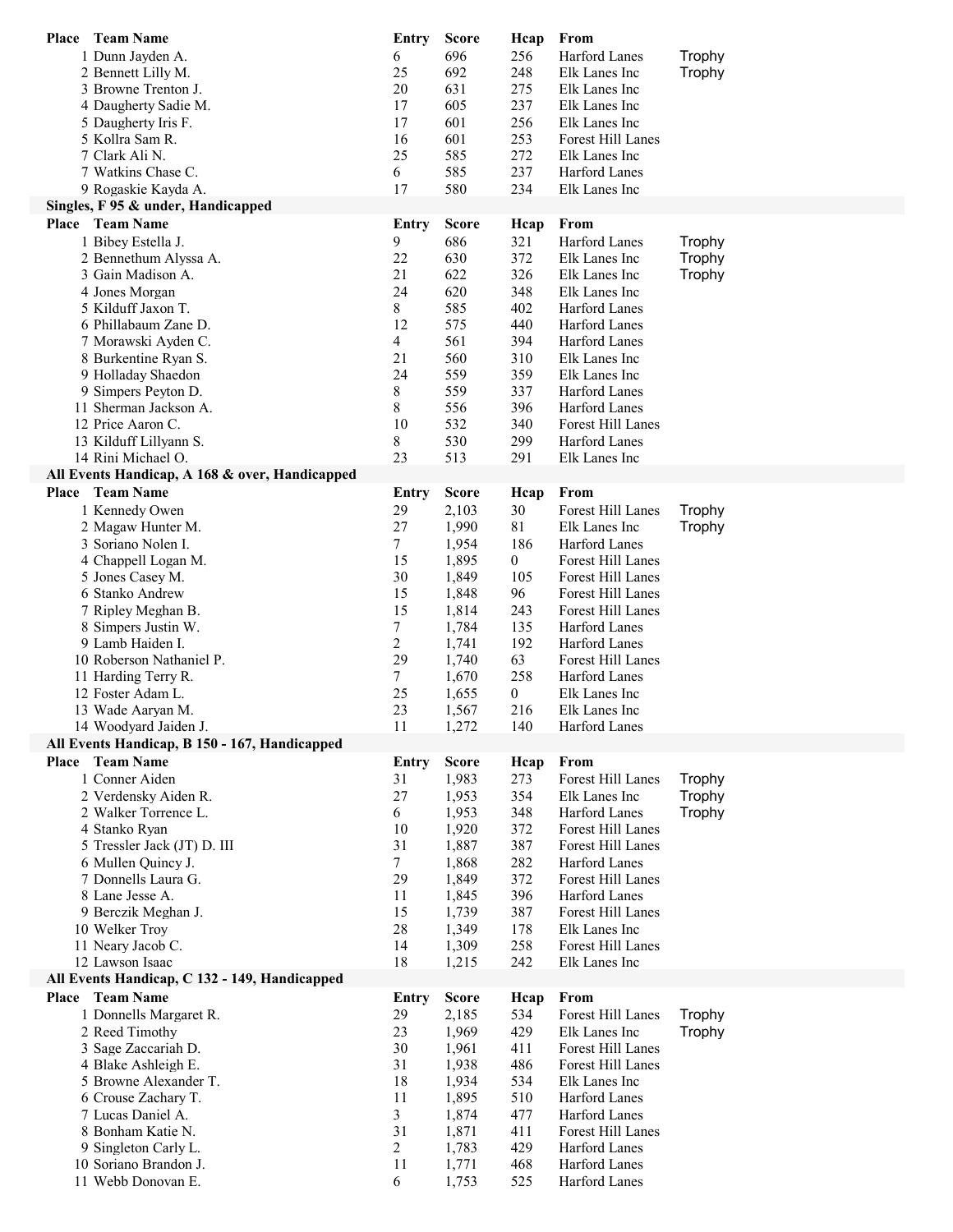| 12 Lucas Kaedan J.                                   | 3              | 1,740          | 549           | Harford Lanes                  |        |
|------------------------------------------------------|----------------|----------------|---------------|--------------------------------|--------|
| 13 Baker Tyler J.                                    | 20             | 1,310          | 274           | Elk Lanes Inc                  |        |
| 14 Locklear Aaron D. Jr                              | 1              | 661            | 151           | Harford Lanes                  |        |
| 15 Wienhold Santiago                                 | 11             | 591            | 151           | Harford Lanes                  |        |
| All Events Handicap, D 114-131, Handicapped          |                |                |               |                                |        |
| <b>Place</b> Team Name                               | Entry          | <b>Score</b>   | Heap          | From                           |        |
| 1 Conner Evan                                        | 14             | 2,022          | 654           | Forest Hill Lanes              | Trophy |
| 2 Stanko Jackson L.                                  | 10             | 1,941          | 582           | Forest Hill Lanes              | Trophy |
| 3 Culotta Dominic                                    | 10             | 1,930          | 663           | Forest Hill Lanes              |        |
| 4 Ratliff Jason M.                                   | 3              | 1,883          | 687           | Harford Lanes                  |        |
| 5 Breighner Landon J.                                | 3              | 1,877          | 678           | Harford Lanes                  |        |
| 6 Lamb Kenlee J.                                     | $\overline{c}$ | 1,854          | 567           | Harford Lanes                  |        |
| 7 Norris Riley T.                                    | 20             | 1,744          | 582           | Elk Lanes Inc                  |        |
| 8 Strong Mackenzie H.                                | 17             | 1,721          | 615           | Elk Lanes Inc                  |        |
| 9 Singleton Kenneth L.                               | $\overline{2}$ | 1,712          | 630           | Harford Lanes                  |        |
| 10 Hicks Charles E. VI<br>11 Brown Mark H. Jr        | 19<br>23       | 1,635          | 597<br>648    | Elk Lanes Inc<br>Elk Lanes Inc |        |
| 12 Welker Trevor                                     | 28             | 1,629<br>1,307 | 410           | Elk Lanes Inc                  |        |
| 13 Shea Megan E.                                     | 16             | 1,159          | 382           | Forest Hill Lanes              |        |
| 14 Denny Aidan J.                                    | 5              | 610            | 197           | Harford Lanes                  |        |
| 15 Hicks Kingston E.                                 | 19             | 564            | 199           | Elk Lanes Inc                  |        |
| All Events Handicap, E 96 - 113, Handicapped         |                |                |               |                                |        |
| <b>Place</b> Team Name                               | Entry          | <b>Score</b>   | Hcap          | From                           |        |
| 1 Bennett Lilly M.                                   | 25             | 1,974          | 744           | Elk Lanes Inc                  | Trophy |
| 2 Dunn Jayden A.                                     | 6              | 1,870          | 768           | Harford Lanes                  | Trophy |
| 3 Clark Ali N.                                       | 25             | 1,850          | 816           | Elk Lanes Inc                  |        |
| 4 Daugherty Sadie M.                                 | 17             | 1,817          | 711           | Elk Lanes Inc                  |        |
| 5 Rogaskie Kayda A.                                  | 17             | 1,807          | 702           | Elk Lanes Inc                  |        |
| 6 Watkins Chase C.                                   | 6              | 1,737          | 711           | Harford Lanes                  |        |
| 7 Daugherty Iris F.                                  | 17             | 1,708          | 768           | Elk Lanes Inc                  |        |
| 8 Browne Trenton J.                                  | 20             | 1,210          | 550           | Elk Lanes Inc                  |        |
| 9 Kollra Sam R.                                      | 16             | 1,180          | 506           | Forest Hill Lanes              |        |
| 10 Denny Mason M.                                    | 5              | 723            | 259           | Harford Lanes                  |        |
| All Events Handicap, F 95 & under, Handicapped       |                |                |               |                                |        |
|                                                      |                |                |               |                                |        |
| <b>Place</b> Team Name                               | <b>Entry</b>   | <b>Score</b>   | Heap          | From                           |        |
| 1 Jones Morgan                                       | 24             | 1,866          | 1044          | Elk Lanes Inc                  | Trophy |
| 2 Holladay Shaedon                                   | 24             | 1,809          | 1077          | Elk Lanes Inc                  | Trophy |
| 3 Kilduff Jaxon T.                                   | 8              | 1,798          | 1206          | Harford Lanes                  |        |
| 4 Burkentine Ryan S.                                 | 21             | 1,760          | 930           | Elk Lanes Inc                  |        |
| 5 Simpers Peyton D.                                  | $\,$ 8 $\,$    | 1,755          | 1011          | Harford Lanes                  |        |
| 6 Gain Madison A.                                    | 20             | 1,740          | 978           | Elk Lanes Inc                  |        |
| 7 Price Aaron C.                                     | 10             | 1,720          | 1020          | Forest Hill Lanes              |        |
| 8 Rini Michael O.                                    | 23             | 1,714          | 873           | Elk Lanes Inc                  |        |
| 9 Sherman Jackson A.                                 | $8\,$          | 1,705          | 1188          | Harford Lanes                  |        |
| 10 Kilduff Lillyann S.                               | 8              | 1,627          | 897           | Harford Lanes                  |        |
| 11 Bibey Estella J.                                  | 9              | 1,284          | 642           | Harford Lanes                  |        |
| 12 McQuerrey Oliver                                  | 26             | 648            | 391           | Elk Lanes Inc                  |        |
| 13 Colin Jacob                                       | 22             | 644            | 315           | Elk Lanes Inc                  |        |
| 14 Bennethum Alyssa A.                               | 22             | 630            | 372           | Elk Lanes Inc                  |        |
| 15 Angelucci Anthony                                 | 19             | 627            | 359           | Elk Lanes Inc                  |        |
| 16 Rush George W.<br>17 Rush Charles K.              | 26             | 618            | 353           | Elk Lanes Inc                  |        |
|                                                      | 26             | 616            | 351           | Elk Lanes Inc                  |        |
| 18 Offidani Eddie                                    | 22<br>24       | 614            | 332           | Elk Lanes Inc<br>Elk Lanes Inc |        |
| 19 Carter Kaylee<br>20 Rush Alezandra                | 26             | 599<br>578     | 383<br>364    | Elk Lanes Inc                  |        |
| 21 Phillabaum Zane D.                                | 12             | 575            | 440           | Harford Lanes                  |        |
| 22 Morawski Ayden C.                                 | $\overline{4}$ | 561            | 394           | Harford Lanes                  |        |
| 23 Knighton Chase                                    | 19             | 558            | 380           | Elk Lanes Inc                  |        |
| All Events Handicap - Scholarship, Boys, Handicapped |                |                |               |                                |        |
| <b>Place</b> Team Name                               | <b>Entry</b>   | <b>Score</b>   | Hcap          | From                           |        |
| 1 Kennedy Owen                                       | 29             | 2,103          | 30            | Forest Hill Lanes              | \$100  |
| 2 Conner Evan                                        | 32             | 2,022          | 654           | Forest Hill Lanes              | \$65   |
| 3 Magaw Hunter M.                                    | 27             | 1,990          | 81            | Elk Lanes Inc                  |        |
| 4 Conner Aiden                                       | 31             | 1,983          | 273           | Forest Hill Lanes              |        |
| 5 Reed Timothy                                       | 23             | 1,969          | 429           | Elk Lanes Inc                  |        |
| 6 Sage Zaccariah D.                                  | 30             | 1,961          | 411<br>$\ast$ | Forest Hill Lanes              |        |
| 7 Soriano Nolen I.                                   | 7              | 1,954          | 186           | Harford Lanes                  |        |
| 8 Walker Torrence L.<br>8 Verdensky Aiden R.         | 6<br>27        | 1,953<br>1,953 | 348<br>354    | Harford Lanes<br>Elk Lanes Inc |        |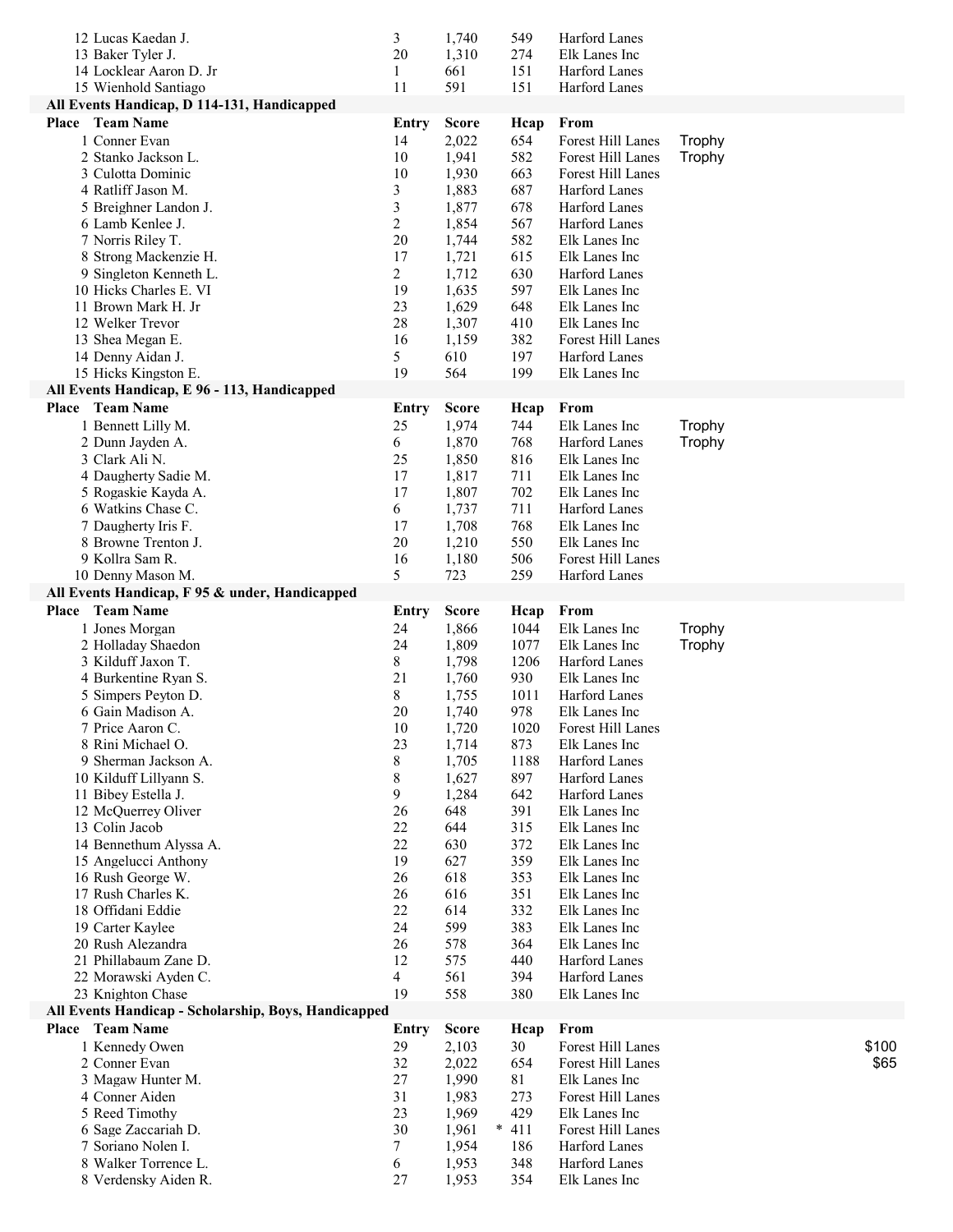| * 582<br>10 Stanko Jackson L.<br>10<br>1,941<br>Forest Hill Lanes<br>11 Browne Alexander T.<br>27<br>1,934<br>534<br>Elk Lanes Inc<br>1,930<br>$\ast$<br>12 Culotta Dominic<br>10<br>663<br>Forest Hill Lanes<br>$\ast$<br>13 Stanko Ryan<br>10<br>1,920<br>372<br>Forest Hill Lanes<br>15<br>14 Chappell Logan M.<br>1,895<br>0<br><b>Forest Hill Lanes</b><br>14 Crouse Zachary T.<br>11<br>Harford Lanes<br>1,895<br>510<br>31<br>387<br>Forest Hill Lanes<br>16 Tressler Jack (JT) D. III<br>1,887 |      |
|--------------------------------------------------------------------------------------------------------------------------------------------------------------------------------------------------------------------------------------------------------------------------------------------------------------------------------------------------------------------------------------------------------------------------------------------------------------------------------------------------------|------|
|                                                                                                                                                                                                                                                                                                                                                                                                                                                                                                        |      |
|                                                                                                                                                                                                                                                                                                                                                                                                                                                                                                        |      |
|                                                                                                                                                                                                                                                                                                                                                                                                                                                                                                        |      |
|                                                                                                                                                                                                                                                                                                                                                                                                                                                                                                        |      |
|                                                                                                                                                                                                                                                                                                                                                                                                                                                                                                        |      |
|                                                                                                                                                                                                                                                                                                                                                                                                                                                                                                        |      |
|                                                                                                                                                                                                                                                                                                                                                                                                                                                                                                        |      |
|                                                                                                                                                                                                                                                                                                                                                                                                                                                                                                        |      |
| 3<br>1,883<br>$\ast$<br>687<br>17 Ratliff Jason M.<br>Harford Lanes                                                                                                                                                                                                                                                                                                                                                                                                                                    |      |
| $\mathfrak{Z}$<br>1,877<br>Harford Lanes<br>18 Breighner Landon J.<br>678                                                                                                                                                                                                                                                                                                                                                                                                                              |      |
| 3<br>1,874<br>19 Lucas Daniel A.<br>477<br>Harford Lanes                                                                                                                                                                                                                                                                                                                                                                                                                                               |      |
| $* 768$<br>20 Dunn Jayden A.<br>6<br>1,870<br>Harford Lanes                                                                                                                                                                                                                                                                                                                                                                                                                                            |      |
| 7<br><b>Harford Lanes</b><br>21 Mullen Quincy J.<br>1,868<br>282                                                                                                                                                                                                                                                                                                                                                                                                                                       |      |
| 30<br>$\ast$<br>105<br>22 Jones Casey M.<br>1,849<br>Forest Hill Lanes                                                                                                                                                                                                                                                                                                                                                                                                                                 |      |
| 15<br>23 Stanko Andrew<br>1,848<br>96<br>Forest Hill Lanes                                                                                                                                                                                                                                                                                                                                                                                                                                             |      |
| 24 Lane Jesse A.<br>11<br>396<br>1,845<br>Harford Lanes                                                                                                                                                                                                                                                                                                                                                                                                                                                |      |
| 8<br>25 Kilduff Jaxon T.<br>* 1206<br>Harford Lanes<br>1,798                                                                                                                                                                                                                                                                                                                                                                                                                                           |      |
|                                                                                                                                                                                                                                                                                                                                                                                                                                                                                                        |      |
| 7<br>1,784<br>26 Simpers Justin W.<br>135<br>Harford Lanes                                                                                                                                                                                                                                                                                                                                                                                                                                             |      |
| 11<br>27 Soriano Brandon J.<br>1,771<br>468<br>Harford Lanes                                                                                                                                                                                                                                                                                                                                                                                                                                           |      |
| 24<br>1,760<br>Elk Lanes Inc<br>28 Burkentine Ryan S.<br>930                                                                                                                                                                                                                                                                                                                                                                                                                                           |      |
| 1,753<br>29 Webb Donovan E.<br>6<br>525<br>Harford Lanes                                                                                                                                                                                                                                                                                                                                                                                                                                               |      |
| 3<br>30 Lucas Kaedan J.<br>1,740<br>549<br>Harford Lanes                                                                                                                                                                                                                                                                                                                                                                                                                                               |      |
| 30 Roberson Nathaniel P.<br>29<br>1,740<br>63<br>Forest Hill Lanes                                                                                                                                                                                                                                                                                                                                                                                                                                     |      |
| $\ast$<br>711<br>32 Watkins Chase C.<br>6<br>1,737<br>Harford Lanes                                                                                                                                                                                                                                                                                                                                                                                                                                    |      |
| $*1020$<br>33 Price Aaron C.<br>10<br>1,720<br>Forest Hill Lanes                                                                                                                                                                                                                                                                                                                                                                                                                                       |      |
| 23<br>34 Rini Michael O.<br>1,714<br>873<br>Elk Lanes Inc                                                                                                                                                                                                                                                                                                                                                                                                                                              |      |
|                                                                                                                                                                                                                                                                                                                                                                                                                                                                                                        |      |
| $\overline{2}$<br>35 Singleton Kenneth L.<br>1,712<br>630<br>Harford Lanes                                                                                                                                                                                                                                                                                                                                                                                                                             |      |
| $8\,$<br>1,705<br>36 Sherman Jackson A.<br>1188<br>Harford Lanes                                                                                                                                                                                                                                                                                                                                                                                                                                       |      |
| $\tau$<br>258<br>37 Harding Terry R.<br>1,670<br>Harford Lanes                                                                                                                                                                                                                                                                                                                                                                                                                                         |      |
| 25<br>$\mathbf{0}$<br>38 Foster Adam L.<br>1,655<br>Elk Lanes Inc                                                                                                                                                                                                                                                                                                                                                                                                                                      |      |
| 19<br>Elk Lanes Inc<br>39 Hicks Charles E. VI<br>1,635<br>597                                                                                                                                                                                                                                                                                                                                                                                                                                          |      |
| 23<br>40 Brown Mark H. Jr<br>1,629<br>648<br>Elk Lanes Inc                                                                                                                                                                                                                                                                                                                                                                                                                                             |      |
| 23<br>Elk Lanes Inc<br>41 Wade Aaryan M.<br>1,567<br>216                                                                                                                                                                                                                                                                                                                                                                                                                                               |      |
| 20<br>$\ast$<br>274<br>Elk Lanes Inc<br>42 Baker Tyler J.<br>1,310                                                                                                                                                                                                                                                                                                                                                                                                                                     |      |
| 14<br>$* 258$<br>1,309<br>Forest Hill Lanes<br>43 Neary Jacob C.                                                                                                                                                                                                                                                                                                                                                                                                                                       |      |
| $*140$<br>Harford Lanes<br>44 Woodyard Jaiden J.                                                                                                                                                                                                                                                                                                                                                                                                                                                       |      |
| 11<br>1,272                                                                                                                                                                                                                                                                                                                                                                                                                                                                                            |      |
| 20<br>1,210<br>$* 550$<br>45 Browne Trenton J.<br>Elk Lanes Inc                                                                                                                                                                                                                                                                                                                                                                                                                                        |      |
|                                                                                                                                                                                                                                                                                                                                                                                                                                                                                                        |      |
| Forest Hill Lanes<br>46 Kollra Sam R.<br>16<br>1,180<br>506                                                                                                                                                                                                                                                                                                                                                                                                                                            |      |
| 5<br>723<br>$* 259$<br>47 Denny Mason M.<br><b>Harford Lanes</b>                                                                                                                                                                                                                                                                                                                                                                                                                                       |      |
| $* 151$<br>48 Locklear Aaron D. Jr<br>1<br>661<br>Harford Lanes                                                                                                                                                                                                                                                                                                                                                                                                                                        |      |
| 49 McQuerrey Oliver<br>26<br>$\ast$<br>391<br>Elk Lanes Inc<br>648                                                                                                                                                                                                                                                                                                                                                                                                                                     |      |
| $\ast$                                                                                                                                                                                                                                                                                                                                                                                                                                                                                                 |      |
| 353<br>50 Rush George W.<br>26<br>618<br>Elk Lanes Inc<br>*                                                                                                                                                                                                                                                                                                                                                                                                                                            |      |
| 26<br>351<br>Elk Lanes Inc<br>51 Rush Charles K.<br>616                                                                                                                                                                                                                                                                                                                                                                                                                                                |      |
| $5\overline{)}$<br>610<br>$* 197$<br>Harford Lanes<br>52 Denny Aidan J.                                                                                                                                                                                                                                                                                                                                                                                                                                |      |
| 591<br>$* 151$<br>Harford Lanes<br>53 Wienhold Santiago<br>11                                                                                                                                                                                                                                                                                                                                                                                                                                          |      |
| 19<br>54 Hicks Kingston E.<br>564<br>* 199<br>Elk Lanes Inc                                                                                                                                                                                                                                                                                                                                                                                                                                            |      |
| $\overline{4}$<br>561<br>* 394<br>Harford Lanes<br>55 Morawski Ayden C.                                                                                                                                                                                                                                                                                                                                                                                                                                |      |
| All Events Handicap - Scholarship, Girls, Handicapped                                                                                                                                                                                                                                                                                                                                                                                                                                                  |      |
| Place Team Name<br><b>Score</b><br>From<br>Hcap<br>Entry                                                                                                                                                                                                                                                                                                                                                                                                                                               |      |
| 1 Donnells Margaret R.<br>2,185<br>534<br>Forest Hill Lanes<br>29                                                                                                                                                                                                                                                                                                                                                                                                                                      | \$70 |
|                                                                                                                                                                                                                                                                                                                                                                                                                                                                                                        |      |
| 25<br>1,974<br>744<br>Elk Lanes Inc<br>2 Bennett Lilly M.                                                                                                                                                                                                                                                                                                                                                                                                                                              | \$30 |
| 31<br>3 Blake Ashleigh E.<br>1,938<br>Forest Hill Lanes<br>486                                                                                                                                                                                                                                                                                                                                                                                                                                         |      |
| 31<br>Forest Hill Lanes<br>4 Bonham Katie N.<br>1,871<br>411                                                                                                                                                                                                                                                                                                                                                                                                                                           |      |
| 24<br>Elk Lanes Inc<br>5 Jones Morgan<br>1,866<br>1044                                                                                                                                                                                                                                                                                                                                                                                                                                                 |      |
| $\overline{c}$<br>1,854<br>6 Lamb Kenlee J.<br>567<br>Harford Lanes                                                                                                                                                                                                                                                                                                                                                                                                                                    |      |
| 7 Clark Ali N.<br>25<br>Elk Lanes Inc<br>1,850<br>816                                                                                                                                                                                                                                                                                                                                                                                                                                                  |      |
| 8 Donnells Laura G.<br>29<br>1,849<br>372<br>Forest Hill Lanes                                                                                                                                                                                                                                                                                                                                                                                                                                         |      |
| 9 Daugherty Sadie M.<br>1,817<br>Elk Lanes Inc<br>17<br>711                                                                                                                                                                                                                                                                                                                                                                                                                                            |      |
| 15<br>1,814<br>243<br>Forest Hill Lanes<br>10 Ripley Meghan B.                                                                                                                                                                                                                                                                                                                                                                                                                                         |      |
| Elk Lanes Inc                                                                                                                                                                                                                                                                                                                                                                                                                                                                                          |      |
| 24<br>1,809<br>1077<br>11 Holladay Shaedon                                                                                                                                                                                                                                                                                                                                                                                                                                                             |      |
| 17<br>1,807<br>702<br>12 Rogaskie Kayda A.<br>Elk Lanes Inc                                                                                                                                                                                                                                                                                                                                                                                                                                            |      |
| $\overline{c}$<br>429<br>Harford Lanes<br>13 Singleton Carly L.<br>1,783                                                                                                                                                                                                                                                                                                                                                                                                                               |      |
| 8<br>1011<br>Harford Lanes<br>14 Simpers Peyton D.<br>1,755                                                                                                                                                                                                                                                                                                                                                                                                                                            |      |
| 20<br>15 Norris Riley T.<br>1,744<br>582<br>Elk Lanes Inc                                                                                                                                                                                                                                                                                                                                                                                                                                              |      |
| 16 Lamb Haiden I.<br>$\overline{2}$<br>Harford Lanes<br>1,741<br>192                                                                                                                                                                                                                                                                                                                                                                                                                                   |      |
| 17 Gain Madison A.<br>20<br>978<br>Elk Lanes Inc<br>1,740                                                                                                                                                                                                                                                                                                                                                                                                                                              |      |
| 15<br>Forest Hill Lanes<br>18 Berczik Meghan J.<br>1,739<br>387                                                                                                                                                                                                                                                                                                                                                                                                                                        |      |
| 19 Strong Mackenzie H.<br>17<br>1,721<br>615<br>Elk Lanes Inc                                                                                                                                                                                                                                                                                                                                                                                                                                          |      |
| 17<br>1,708<br>Elk Lanes Inc<br>20 Daugherty Iris F.<br>768                                                                                                                                                                                                                                                                                                                                                                                                                                            |      |
| $\ast$<br><b>Harford Lanes</b>                                                                                                                                                                                                                                                                                                                                                                                                                                                                         |      |
| 8<br>1,627<br>897<br>21 Kilduff Lillyann S.<br>9<br>*<br>642<br>Harford Lanes<br>22 Bibey Estella J.<br>1,284                                                                                                                                                                                                                                                                                                                                                                                          |      |